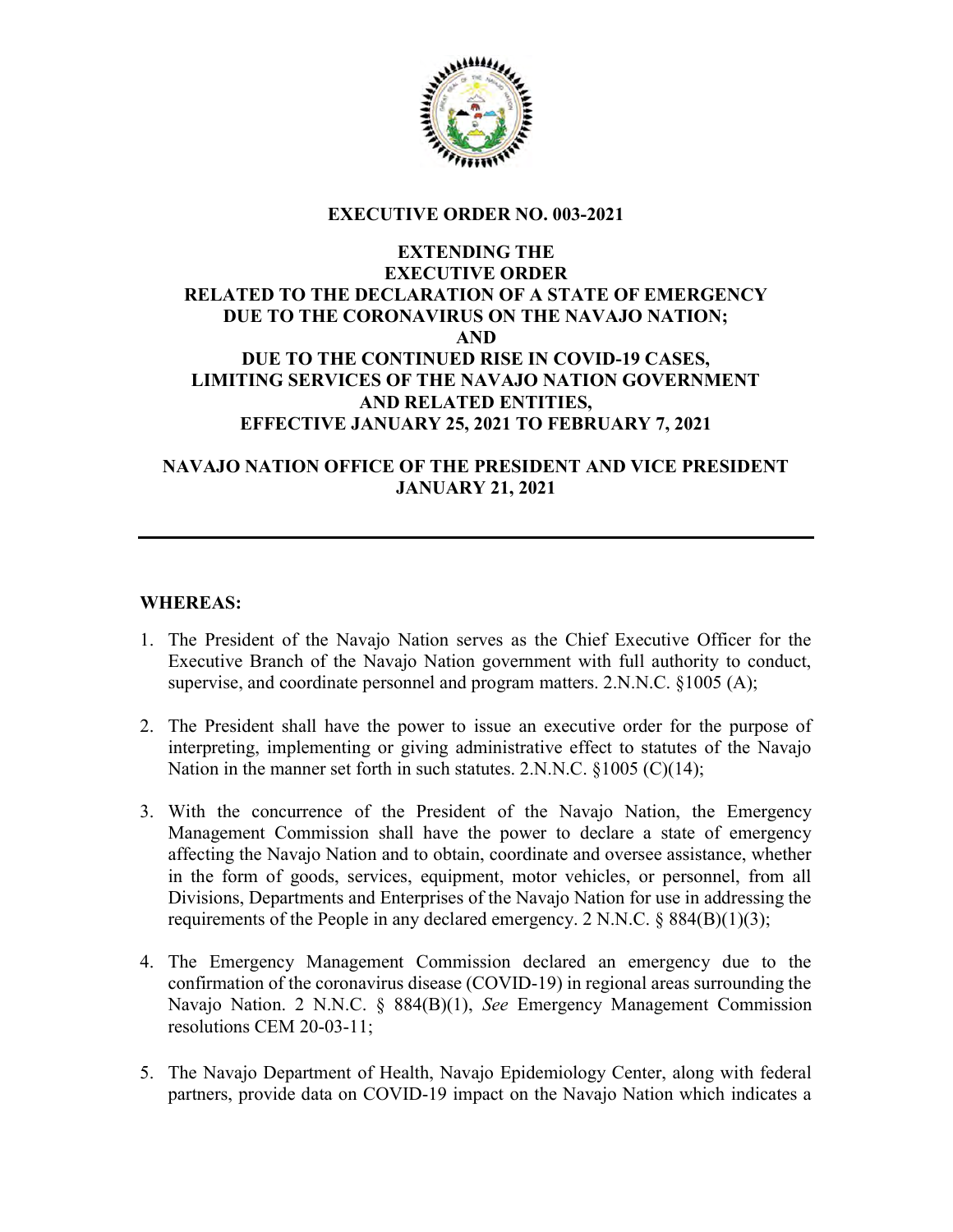continued rise in positive cases in areas surrounding the Navajo Nation with hospitals and health care systems drastically impacted; these factors threaten the Navajo People's health and well-being and have the potential to overwhelm the Navajo Nation health care system;

6. An Executive Order shall have the force of law upon the recipient. 2 N.N.C. § 1005(C)(14).

#### THEREFORE:

I, Jonathan Nez, President of the Navajo Nation and I, Myron Lizer, Vice President of the Navajo Nation, by the authority vested in us, hereby issue the following order:

- 1. The public health state of emergency, due to rise of COVID-19 cases in and surrounding the Navajo Nation that creates a tremendous strain on our health care system, is extended beginning January 25, 2021 to February 7, 2021. Divisions, Departments, programs, offices, non-governance certified Chapters, Enterprises, and Navajo casinos must have a Recovery Plan/Workplace Safety Plan which includes a plan to provide awareness of COVID-19 vaccination opportunities, in anticipation of bringing employees back to work on February 8, 2021.
- 2. The Navajo Nation shall continue to follow the orders set in the Declaration of a State of Emergency by the Emergency Management Commission, CEM 20-03-11, and Public Health Emergency Order No. 2021-02 (see www.ndoh.navajo-nsn.gov/COVID-19), and as such:
	- a. The Navajo Nation Health Command Operations Center shall continue to be staffed throughout the emergency condition with support from the Navajo Department of Health and the Unified Command Group that includes the Navajo Department of Health, Navajo Area Indian Health Service, Bureau of Indian Affairs – Navajo Region, and the Tribal Health Organizations; and,
	- b. The Navajo Department of Emergency Management Emergency Operation Center and the Unified Command Group shall continue to support the Navajo Health Command Operations Center; and,
	- c. All Navajo Nation Branches, Divisions, Departments, programs, offices, nongovernance certified Chapters, Enterprises, and Navajo casinos shall comply with and adhere to directives, instructions, and/or policies coming from the Navajo Health Command Operations Center as related to addressing COVID-19;
- 3. Although vaccines are available the coronavirus continues its rapid rise on the Navajo Nation and surrounding States at an alarming rate. The actions of the Navajo Nation – masks required in public, shelter-in-place orders, lockdowns, restricting gatherings and closure of government offices and Navajo enterprises – did have an effect on the spread of COVID-19. But the Navajo Nation and surrounding States continue to show a rise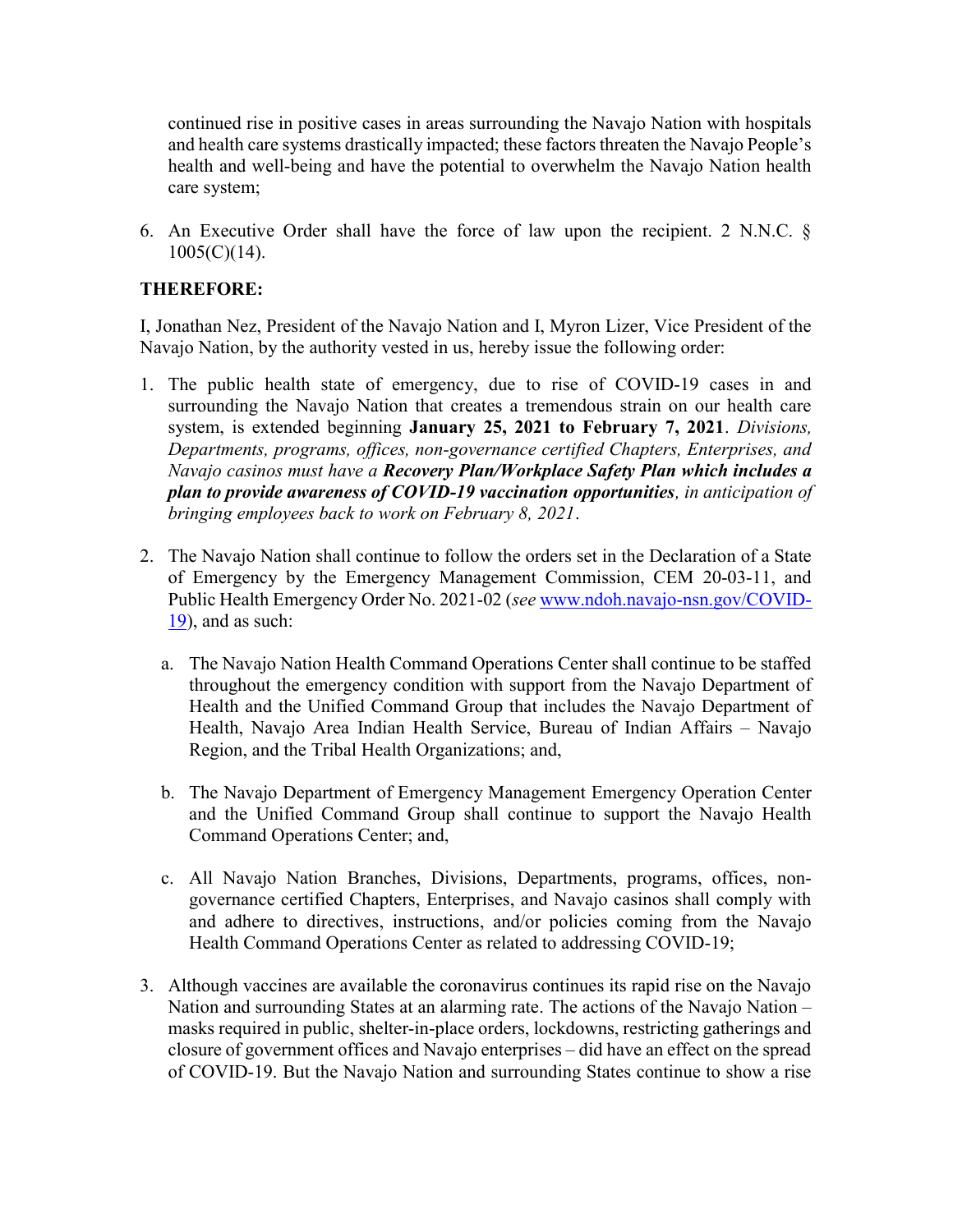in positive COVID cases that affect the Navajo People's health and well-being, and as such:

a. All Navajo Nation government offices and enterprises shall continue limited services to the Navajo citizens and business partners with efforts to minimize the spread of the coronavirus disease. The limited services shall be from January 25, 2021 to February 7, 2021. Employees who are necessary to continue the government's limited services, as determined by respective Division Directors or enterprise management, shall be required to work, either at their respective worksites or through telecommuting, as appropriate. Division Directors are directed to maintain a minimal, necessary work site staff during this time. All Division Directors and Essential (Necessary) Employees shall remain on or within close proximity to the Navajo Nation.

Essential (Necessary) Employees are employees who are needed to maintain basic, direct government services either working in their office or telecommuting or directly working on CARES fund projects. Essential (Necessary) Employees also includes enterprise employees needed to maintain facilities in working order, to provide basic services to the public, or outdoor work related to the enterprises' purpose. Division Directors and enterprise management shall arrange daily work schedules for Essential (Necessary) Employees that ensure a safe work environment and shall arrange work schedules and reporting requirements for telecommuting employees.

Essential (Necessary) Employees shall include those employees from, but not limited to, Navajo Public Safety, Navajo Fire Department, Navajo Emergency Medical Services, Department of Emergency Management, Navajo Division of Finance, Navajo Division of Social Services, Navajo Division of Community Development, Office of Management and Budget, Navajo Department of Justice, Navajo Department of Health, Navajo Division of General Services, Navajo Division of Transportation, Navajo Division of Economic Development, Navajo Division of Natural Resources, Navajo Division of Human Services, Navajo Environmental Protection Agency, Navajo Veterans Administration and Agency Offices, Department of Diné Education, Navajo Nation Washington Office, Office of the Navajo Tax Commission, Office of Miss Navajo, Navajo Gaming Regulatory, Office of Telecommunications & Regulatory Commission, Office of Hearings and Appeals, Office of the Public Defender, Navajo Enterprises, Employees assigned to CARES Act expenditures, and those determined by the Branch Chiefs; and,

b. All Non-Essential Navajo Nation government employees, as determined by the Division Directors, affected by this Executive Order shall be granted Administrative Leave for the duration of the closure and are ordered to refrain from events, gatherings, or other areas where they may contract COVID-19, and to observe and follow all Public Health Emergency Orders, including curfews, stay-at-home, shelter-in-place, and lockdown orders; and,